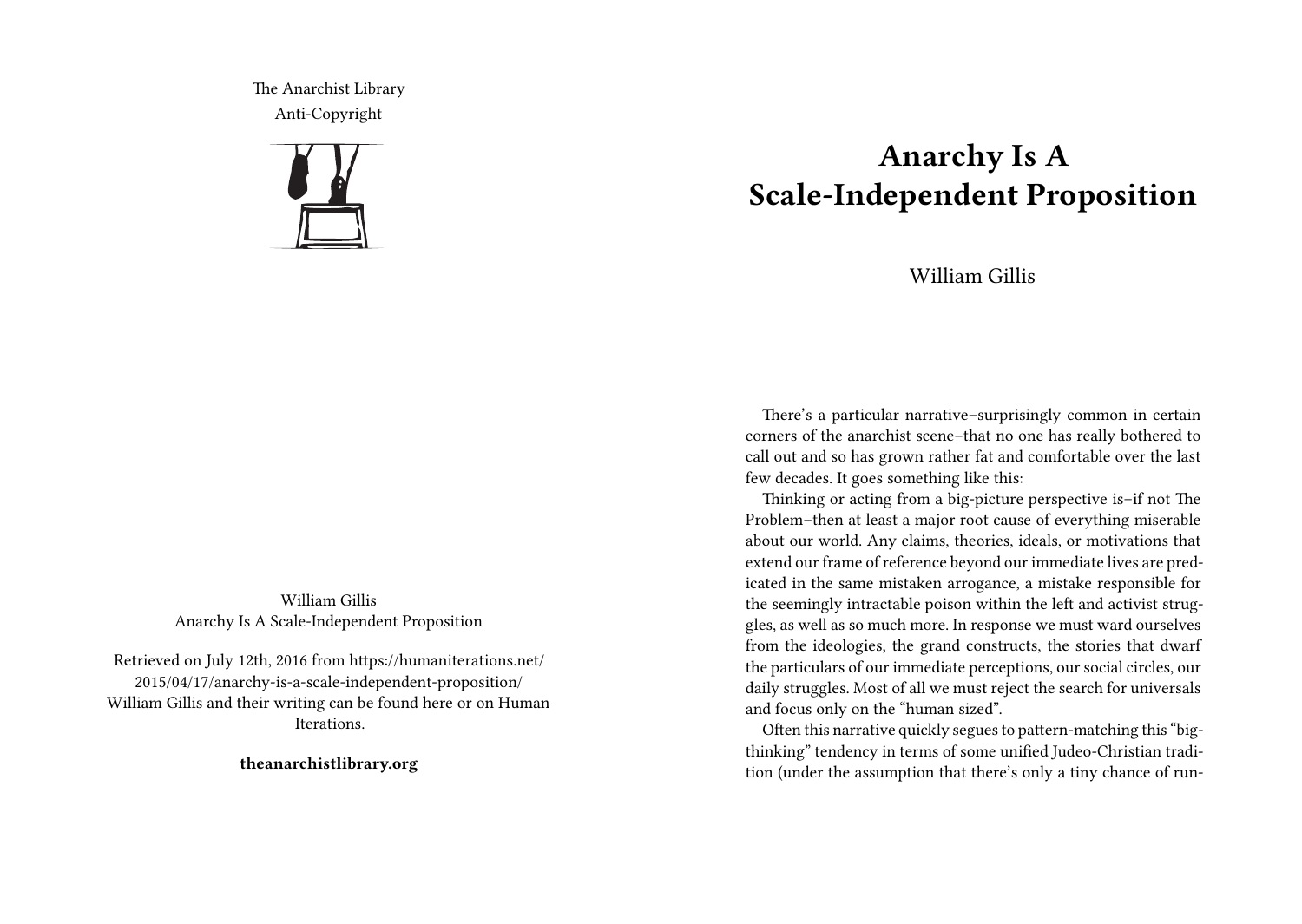ning across anyone with a strong claim to be part of a different tradition). At this point the narrative really picks up steam: There was once polytheism/animism/spiritualism but then all the little gods and little tribes got ground up by the big universal monster and now there's just universal stuff, and we should just break things apart again until they're back on a "human scale"–ala Dunbar's Number–where we can better keep track of everything. And, supposedly, therefor stop our thought from growing "out of control."

All you should be concerned about are your immediate relationships with other people in your social/drama circles, how you relate to them and the kind of psychological states you're able to briefly create together.

For a lot of people this perspective somehow resonates very deeply as a kind of clean break. There's this big boogeyman representation of supposedly all existing paradigms, and then there's them, breaking away, abruptly free to explore an array of new possibilities. You get this with a lot of cults too, once you just see *The Problem* everything is so clear and filled with newness and possibility. Our brains love the feeling of a new perspective or a new context, especially when we're dealing with continually grinding problems. We get to let go of all our frustrating calculations and considerations constantly hanging around, persisting in the back of our minds, and start anew! People get so overwhelmed by that rush that they refuse to pay attention when this new One Simple Trick fails to actually address anything, when the exact same sort of problems creep back, and the limits of the new paradigm start to feel like prison walls again. And so you see people, enraptured by the feeling of the original break, with the impression of it, refusing to feel out for these walls, repeating the same kind of sad content-devoid mantras in response to any input. "*If you'd only see that it's all Moralism maann.*"

Granted, this can be an important step in flexing your brain, I guess, if you come from a certain background, with certain priorities. But I don't. This shit and the context it comes out of are just so

Why do we throw ourselves on bombs or strap bombs on ourselves to save others? These are not superficial feelings, they are not socialized happenstance or quirk of birth. These are conclusions those who are *radical* in their investigations, their vigilant explorations, find themselves drawn to. As radicals we never allow ourselves to be satisfied with hazy mystical simplified abstractions and spooks like "friendship" rather than concrete realities and dynamics of thought and action. Or wander in circles, adding contextual complications but not even attempting to weigh, reorganize or sort through them. Relishing the self-created maze of notes upon notes and so never attempting to isolate the deeper patterns or consistencies.

The narrative of opposition to "big-thinking" is at its core just a kind of smug pride in timidity, of ritualized fear and comfortable despair. "*We have not won in a few scant iterations of history and this is proof that we will lose.*" "*Some people tried thinking and look at where that inevitably led.*" It's the instinctive recoil of the traumatized animal. A sense that "*when the stakes go up we dare not rise to compete.*" And at its core it swallows and preserves every nihilistic assumption at the core of our sociopathic society. One might be able to relate to the mewling slave repeating "might makes right" like a prayer of absolution, having internalized the masters' intellectual laziness, but one should never join them.

Let us never forget that coffins are made "human sized"; our lives should be bigger than them.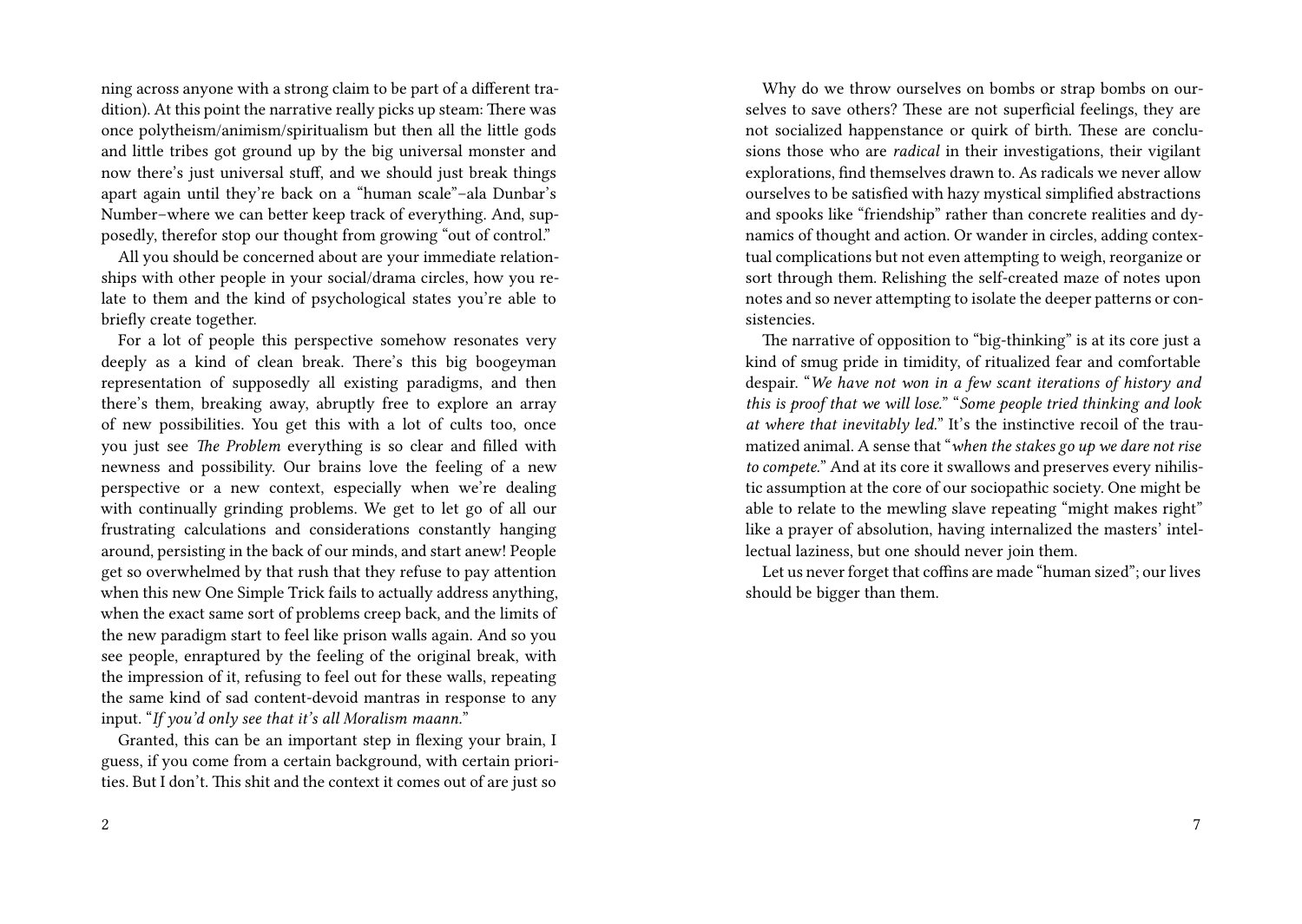hilistic social norms of our world. Against an omnipresent foul fog that burns our lungs and seeks to settle deep into our skin.

For us Anarchism has always first, foremost, and at root, presented itself as a sharp critique of this rampantly common and pedestrian perspective, this staunch belief in immediatism and the irrelevance or nonexistence of universals or solids of any form of truly persuasive arguments that might be found–this assumption of the uniform arbitrariness and futility of vigilant investigation beyond one's momentary or happenstance motivations–that infests every abuser, every conman, every social capitalist, every creep, every rapist.

Our anarchism represents a break with this, it is the cry that an-archy is possible, even considerable, that we need not reassign the term like so much litter to denote merely diffuse, local and personal archies. That we need not embrace the orwellian framework in which anarchy is the same shit, only more locally responsive. It is the declaration that there is a substantive differentiation to be found between the ideologies or psychologies of constraint and those of richer, wider engagement, of more expansive identity and compassion. And that the latter is ultimately more attractive than the former. That we need not shy away from reality or lower our gaze in furtive dejection to our immediate trappings, to mere fleeting *impressions* of love and resistance, to aesthetics rather than anything of consequence.

Such an anarchism is an unraveling of the very fabric of power relations that bind almost every society on earth. And critically: there is no scale at which it does not apply.

That big showy tangles of power must also be dissolved is but a trivial ramification, it is no more representative of the anarchist break than any other shift or twist in the fabric of power relations. Nor can our break be characterized by a brief or local loosening of the weave. The break anarchism signifies is not with the particularities of the west, or of civilization, it goes far far deeper than that.

incredibly alien to me. And so the magical salve of returning to the small-scale is just a wad of spit and leaves to me. It doesn't begin to address the things that worry me.

Like a lot of people I didn't originally become an anarchist over concerns about black helicopters or mushroom clouds or any showy large-scale horror. I first became an anarchist because at a very young age I saw people–individual people–exercising control over other people. I saw dynamics of abuse, coercion and manipulation and I recoiled from them. I thought about the way these dynamics worked and then I critiqued and rejected them. Simple as that. Crucially these behaviors were often completely divorced from epic narratives, big ideologies or global forces. They were, in fact, often intensely localized, personal, and situational. Sometimes they gave *rise* to grand ambitions and sweeping frameworks. But they arose separately, and indeed, were often joined closely with an anti-narrative and anti-globalist bent. "*This situation is unique and can't or shouldn't be compared with any other, much less any commonality identified.*" "*Ethics is a delusion for weak people.*" "*There are no constants so why not give into whatever impulses strike me*." Indeed the most powerful tools in perpetuating these power dynamics were those that denied universals or constants and those that exploited limited knowledge, information or communication. Gaslighting. Triangulation. Isolation.

"*You actually believed me⁈*" and then cackling laughter.

Such sociopathy is not a fringe dynamic, but a near constant tendency that is deeply deeply riven in just about every society or culture on this planet. It survives in no small part by keeping its ever present machinations hidden or at least unspoken. It perpetuates itself through narratives that reduce the world to an unmappable formless mess, devoid of constants or directions. It portrays the world and our experiences as a substanceless game of immediate impulses and chance particulars. Everything is arbitrary, so why not? An impulse towards friends and family after all is just a historically contingent trapping that one could easily emerge without